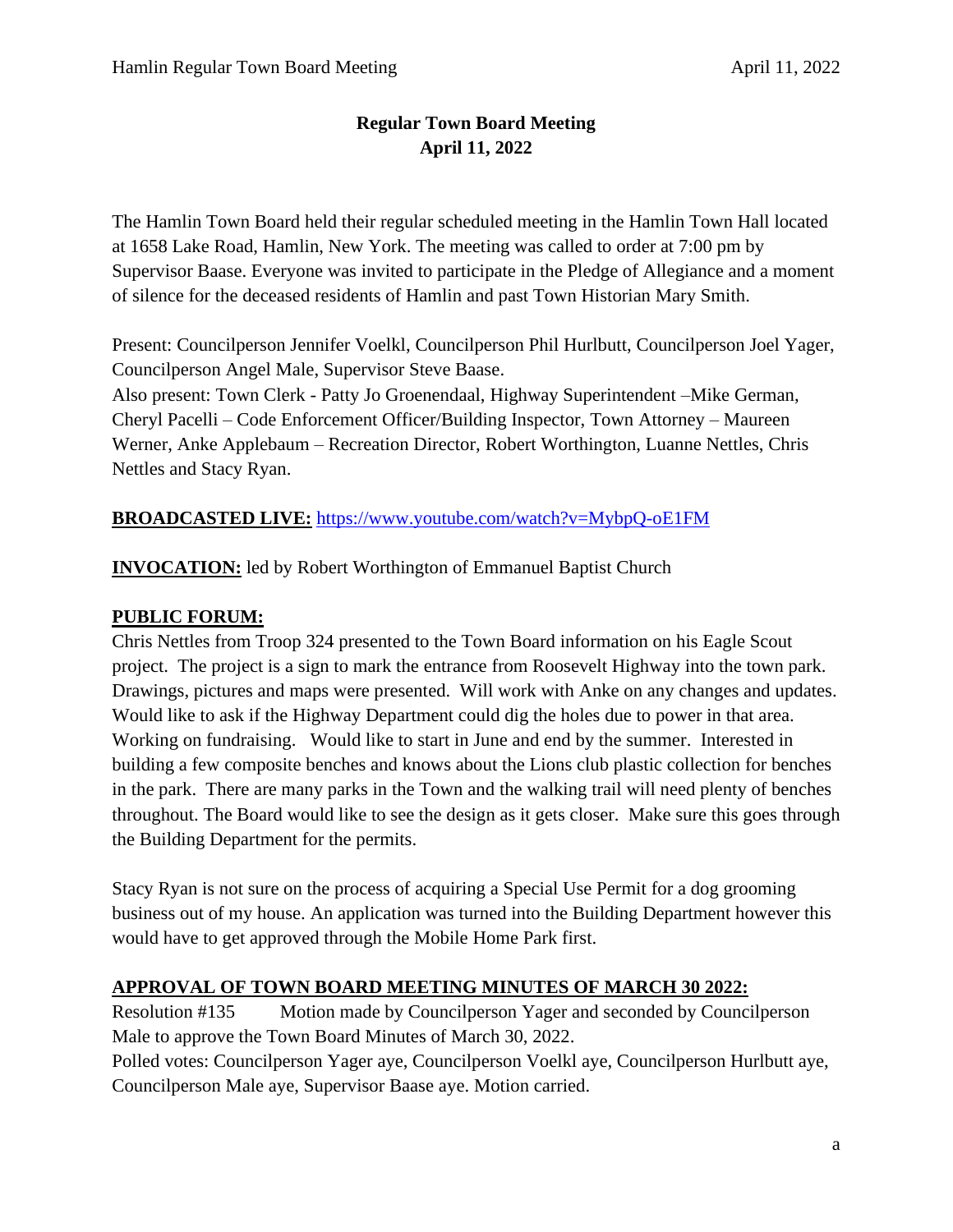# **APPROVAL OF PAYMENT OF BILLS FROM THEIR RESPECTIVE FUNDS:**

Resolution #136 Motion made by Councilperson Yager and seconded by Councilperson Hurlbutt to approve the payment of bills from their respective funds.

| <b>ACCOUNT</b>         | <b>VOUCHER#</b>                 | <b>AMOUNT</b> | <b>ACCOUNT TOTALS</b> |                          |
|------------------------|---------------------------------|---------------|-----------------------|--------------------------|
|                        | 2022-0355                       | 88.20         |                       |                          |
| General                | 2022-0356 to 2022-0357          | 331.46        |                       |                          |
|                        | 2022-0358 to 2022-0359          | 308.00        |                       |                          |
|                        | 2022-0361                       | 238.66        |                       |                          |
|                        | 2022-0391 to 2022-0431          | 13325.72      |                       |                          |
| <b>Account Total</b>   |                                 |               | \$                    | 14,292.04                |
|                        |                                 |               |                       |                          |
| Library                | 2022-0360                       | 66.64         |                       |                          |
|                        | 2022-0361                       | 200.00        |                       |                          |
|                        | 2022-0380 to 2022-0390          | 4003.37       |                       |                          |
| <b>Account Total</b>   |                                 |               | \$                    | 4,270.01                 |
| Highway                |                                 |               |                       |                          |
|                        | 2022-0361                       | 264.89        |                       |                          |
|                        | 2022-0366 to 2022-0379          | 30249.18      |                       |                          |
| <b>Account Total</b>   |                                 |               | \$.                   | 30,514.07                |
|                        |                                 |               |                       |                          |
| Sewer                  | 2022-0363 to 2022-0365          | 569.00        |                       |                          |
| <b>Account Total</b>   |                                 |               | \$                    | 569.00                   |
|                        |                                 |               |                       |                          |
| Light                  |                                 |               |                       |                          |
| <b>Account Total</b>   |                                 |               | \$                    |                          |
| Huntington Park        |                                 |               |                       |                          |
| <b>Account Total</b>   |                                 |               | \$                    |                          |
| Hamlin-Lakeshore       | 2022-0362                       | 362.00        |                       |                          |
| <b>Account Total</b>   |                                 |               | \$                    | 362.00                   |
| <b>Employees Trust</b> |                                 |               |                       |                          |
|                        |                                 |               |                       |                          |
| <b>Account Total</b>   |                                 |               | \$                    | $\overline{\phantom{a}}$ |
| Paychex                |                                 |               |                       |                          |
| <b>Account Total</b>   |                                 |               | \$                    | $\overline{\phantom{a}}$ |
| Visa Charges           | Amazon                          | 339.00        |                       |                          |
|                        | Assoc. of Towns                 | 220.00        |                       |                          |
|                        | Facebook                        | 179.10        |                       |                          |
|                        | Indeed                          | 140.00        |                       |                          |
|                        | Office Depot                    | 319.95        |                       |                          |
|                        | Stars & Stipes (The Flag Store) | 189.00        |                       |                          |
|                        |                                 |               |                       |                          |
|                        | <b>US Postal Service</b>        | 4.33          |                       |                          |
|                        | Walmart                         | 277.03        |                       |                          |
| <b>Account Total:</b>  |                                 |               | \$                    | 1,668.41                 |
|                        |                                 |               |                       |                          |
| <b>GRAND TOTAL:</b>    |                                 |               | \$                    | 51,675.53                |

Polled votes: Councilperson Yager aye, Councilperson Voelkl aye, Councilperson Hurlbutt aye, Councilperson Male aye, Supervisor Baase aye. Motion carried.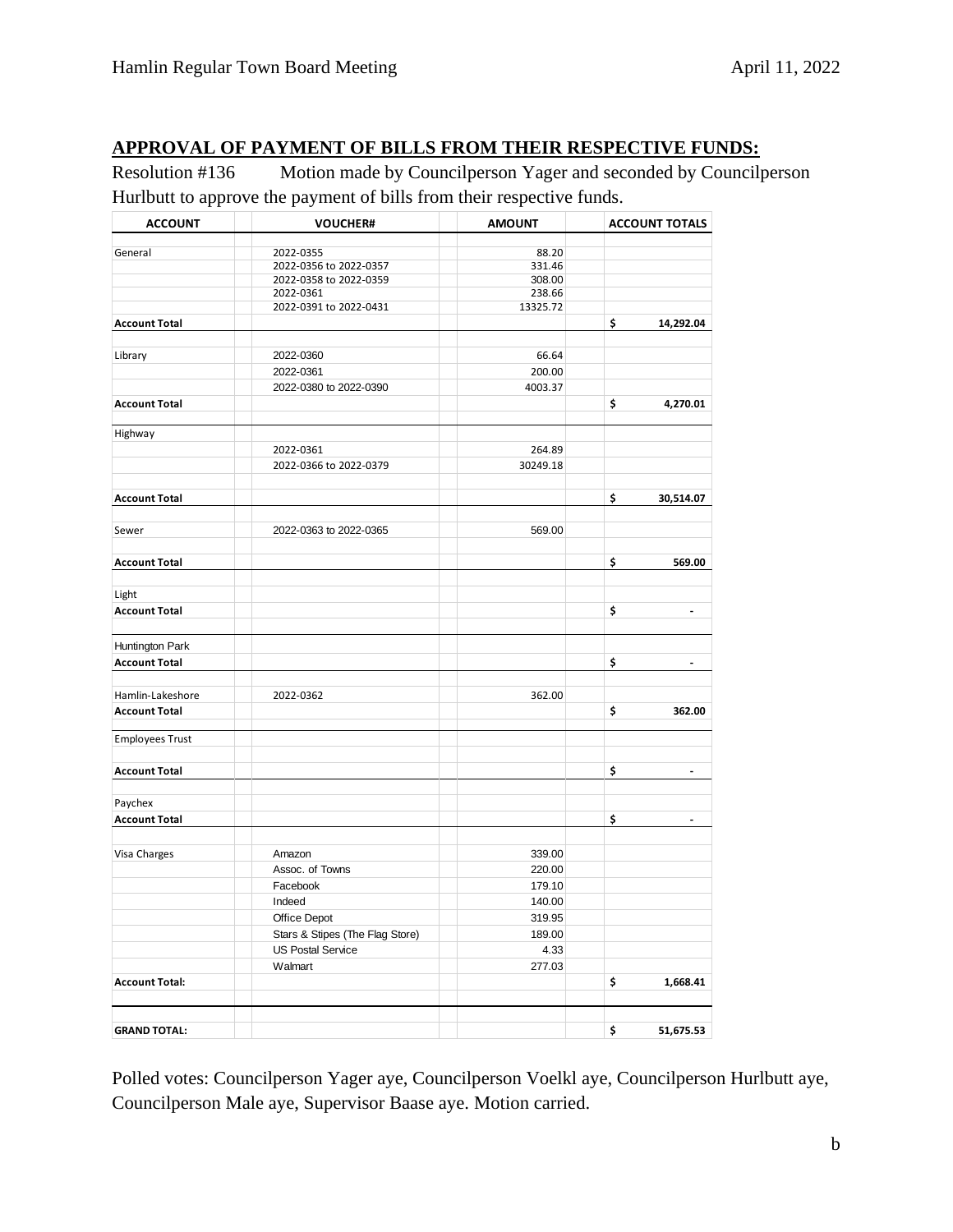### **APPROVAL OF PUBLIC HEARING MINUTES OF MARCH 30, 2022**

Resolution #137 Motion made by Councilperson Hurlbutt and seconded by Councilperson Voelkl to approve the Public Hearing Minutes of March 30, 2022 Polled votes: Councilperson Yager aye, Councilperson Voelkl aye, Councilperson Hurlbutt aye,

Councilperson Male aye, Supervisor Baase aye. Motion carried.

# **SUPERVISOR'S MONTHLY REPORT ACKNOWLEDGED AND FILED:**

# **CORRESPONDENCE:**

- a. International Lake Ontario St. Lawrence River Board to host virtual public meetings
- b. C Zone NEWS WEEEKLY 4.6.22
- c. Town of Hamlin: Highly Pathogenic Avian Influenza
- d. C Zone NEWS WEEKLY 3.30.22

# **APPROVAL TO CONDUCT A PUBLIC HEARING FOR LAKESHORE SEWER DISTRICT # 2 IN THE TOWN OF HAMLIN ON THE 5TH OF MAY 2022 AT 7 PM**

Resolution #138 Motion made by Councilperson Male and seconded by Councilperson Hurlbutt to conduct a Public Hearing for Lakeshore Sewer District # 2 in the Town of Hamlin on the 5th of May 2022 at 7 PM located at the Hamlin Town Hall, 1658 Lake Road, Hamlin, N.Y. pursuant to the Order written in the minutes of this Board meeting.

Polled votes: Councilperson Yager aye, Councilperson Voelkl aye, Councilperson Hurlbutt aye, Councilperson Male aye, Supervisor Baase aye. Motion carried.

At a special meeting of the Town Board of the Town of Hamlin in the County of Monroe, New York, held in the Town on the Hamlin day of April 11, 2022.

PRESENT: Steven Baase, Supervisor Joel Yager, Councilperson Phillip Hurlbutt, Councilperson Angel Male, Councilperson Jennifer M. Goodrich Voelkl, Councilperson

In the Matter of Sewer District No. 1

in the Town of Hamlin, County of Monroe, New York, pursuant to Article 12-A of the Town Law

\_\_\_\_\_\_\_\_\_\_\_\_\_\_\_\_\_\_\_\_\_\_\_\_\_\_\_\_\_\_\_\_\_\_\_\_\_\_\_\_\_\_\_\_\_\_\_\_\_

\_\_\_\_\_\_\_\_\_\_\_\_\_\_\_\_\_\_\_\_\_\_\_\_\_\_\_\_\_\_\_\_\_\_\_\_\_\_\_\_\_\_\_\_\_\_\_\_\_\_

ORDER CALLING PUBLIC HEARING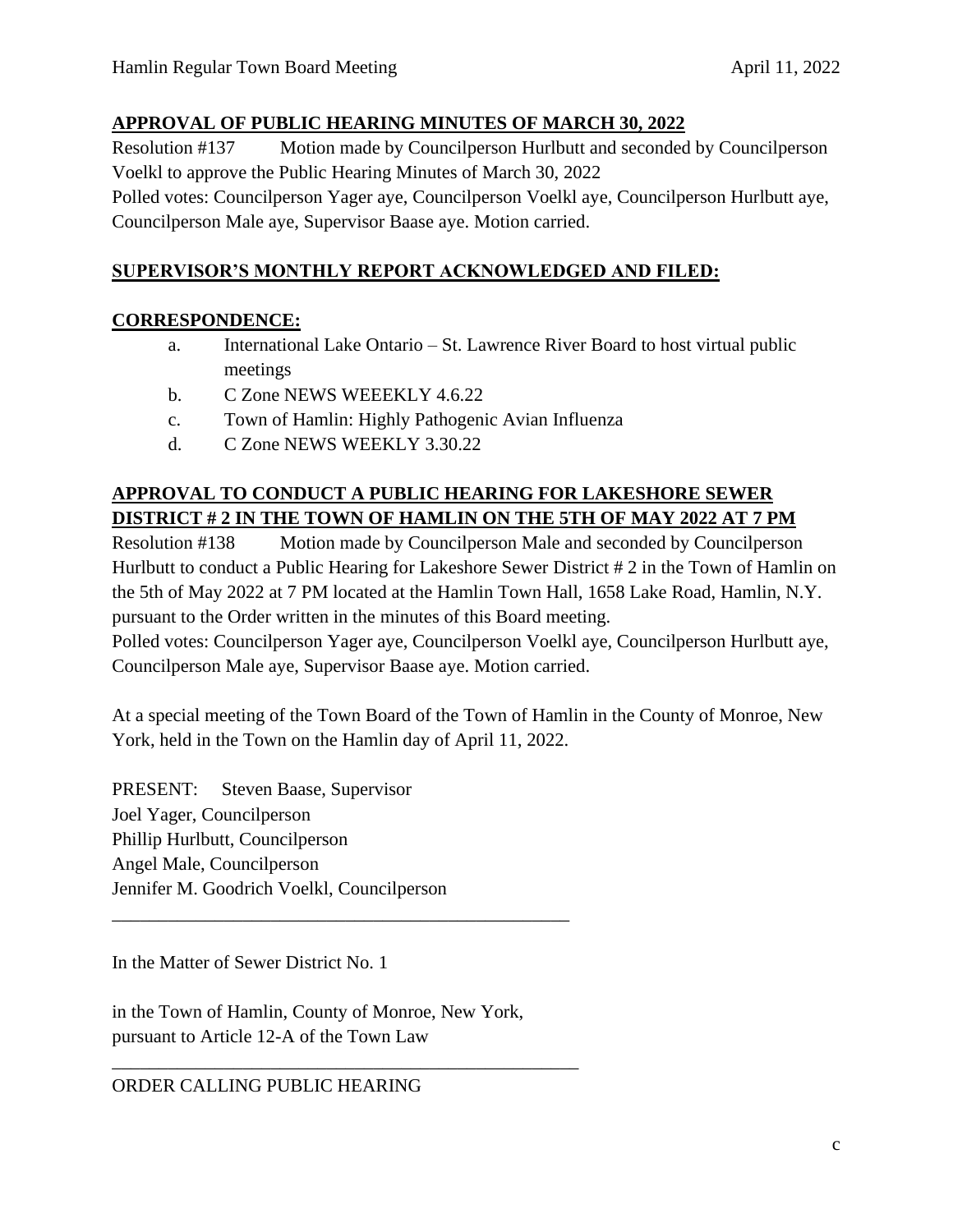### TO BE HELD ON May 5<sup>th</sup> 2022 at 7:00 pm

WHEREAS, the Town Board of the Town of Hamlin (herein called "Town Board" and "Town" respectively), in the County of Monroe, New York, has heretofore caused the preparation of a general map, plan and report for the proposed construction of sanitary sewer improvements to collect and convey sanitary sewer flows from an area of the town to the County of Monroe for treatment and disposal (hereinafter described as the "Sewer District"), including land or rights in land, original furnishings, mains, pipes, appurtenances, equipment, machinery, apparatus, all within the unincorporated area of the Town outside of any villages, as more particularly described in Schedule "A", annexed hereto, (the "Benefited Area"), such improvements to involve the installation of approximately 70,000 linear feet of force main,

10,000 linear feet of gravity sewer, 301 grinder pumps and service laterals, three pump stations, 24 air valves, 45 cleanouts, three odor control systems, and 24 manholes along portion so the Town of Hamlin shoreline (the "Sewer District No. 1 Area"), pursuant to Article 12-A of the Town Law, and which map, plan and report have been heretofore duly filed in the Office of the Town Clerk for public examination; and

WHEREAS, such Sewer District will benefit the entire Benefited Area, said area being hereby designated as the benefited area pursuant to the Town Law; and

WHEREAS, the Town Board and the Town will comply in every respect with all applicable federal, state and local laws and regulations regarding environmental matters, including compliance with the New York State Environmental Conservation Law prior to final authorization for this action; and

WHEREAS, the maximum amount proposed to be expended for the construction of such Sewer District is estimated to be \$16,324,812.00 and which is planned to be financed by the issuance of \$16,324,812.00 serial bonds to be offset by any funds received from federal, state, county, and/or local grants including, but not limited to, grant funds from Resiliency and Economic Development Initiative (REDI) in the amount of \$8,600,350.00, grant funds from New York State Environmental Facilities Corporation (NYSEFC) in the amount of \$3,089,785.00, and loan from the NYSEFC Clean Water State Revolving Fund (CWSRF) in the amount of \$4,634,677.00, the repayment of such loan to be provided by the levy and collection of special assessments from the several lots and parcels of land within the Benefited Area which the Town Board shall determine to be especially benefited by said Sewer District No. 1, so much upon and from each as shall be in just proportion to the amount of benefit which the Sewer District No. 1

shall confer upon the same, to pay the principal of and interest on said bonds as the same shall become due and payable, and

WHEREAS, the annual cost of operation and maintenance of said Sewer District No. 1 shall be paid with a charge upon the Benefited Area which shall be levied and collected in the same manner and at the same time as other Town charges or by water rents or rates; and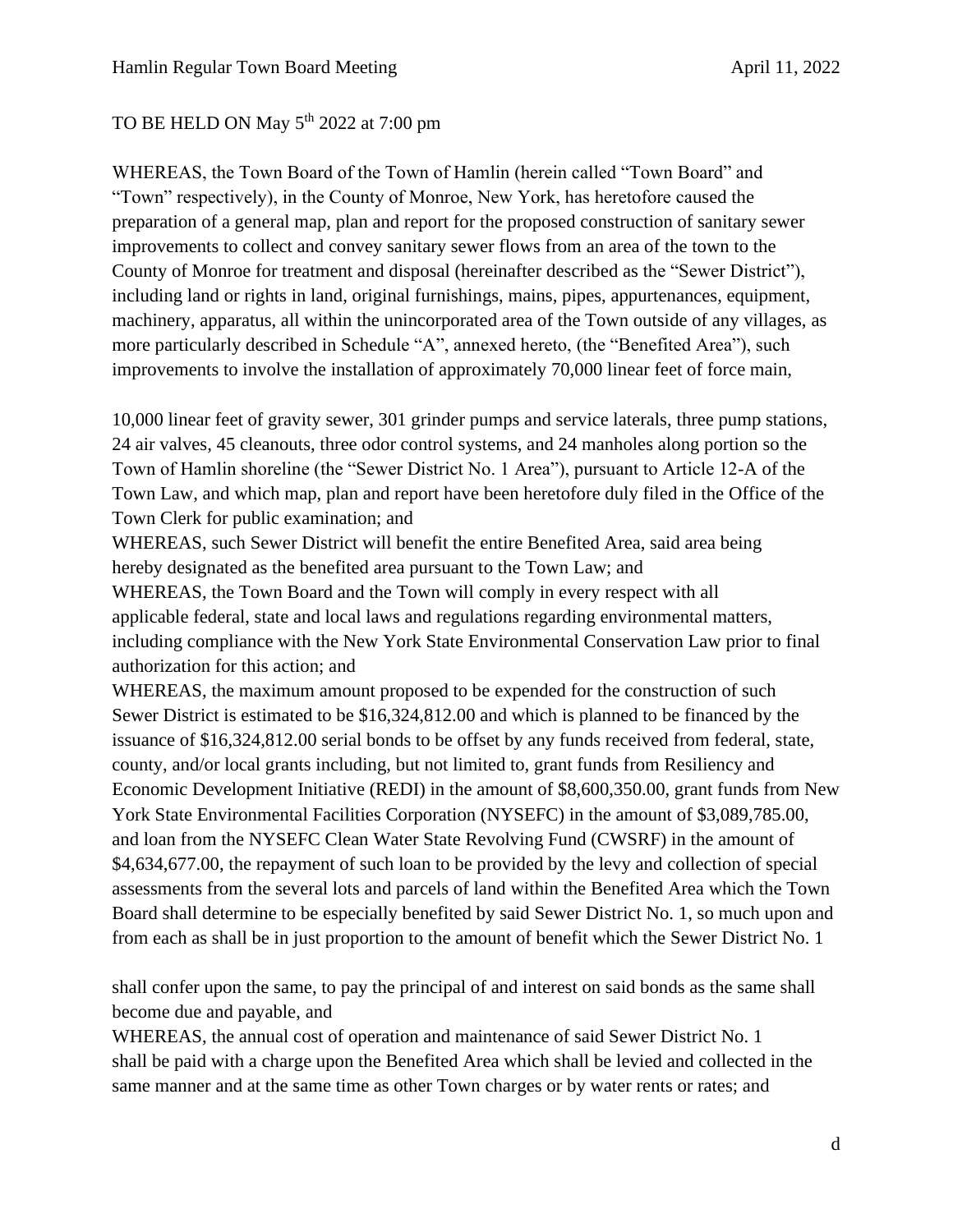WHEREAS, the estimated total first year costs to the typical property and typical one or two family home is the sum of Six Hundred Sixty and 00/100 (\$660.00) Dollars, consisting entirely of long term bonding costs in like amount; and WHEREAS, the cost of the district to a typical property and the cost of the district to a typical one or two family home (as defined in the Town Law) for the second year and beyond is now estimated to be the sum of Six Hundred Sixty and 00/100 (\$660.00) Dollars per year, calculated as follows:

Repayment of Long Term Bond Parcel Charge \$409.00 Operation and Maintenance \$104.00 Annual Disposal Costs \$108.00

\$621.00 parcel/year

and that the Town Board has heretofore caused to be prepared and filed for public inspection with the Town Clerk, a detailed explanation of how such estimates were computed; and further that the cost of the construction of the Sewer District to such Typical Property is below the Average Estimated Cost to the Typical Properties for the establishment of similar types of districts as computed by the State Comptroller and thus is a "low cost" district not requiring the approval of the State Comptroller,

### NOW, THEREFORE, BE IT:

ORDERED, that the Town Board of the Town of Hamlin meet and hold a further public hearing at the Hamlin Town Hall, 1658 Lake Rd, Hamlin, New York, on the 5th day of May, 2022, at 7:00 P.M. (Prevailing Time) to consider the construction of the said proposed facilities and improvements of the Sewer District, at which all persons interested in the subject thereof may be heard concerning the same, and for such other action on the part of the Town Board with relation thereto as may be required by law; and be it FURTHER ORDERED, that the Town Clerk publish at least once in the "HAMLIN HERALD," a newspaper having a general circulation in the Town of Hamlin, and hereby designated as the official newspaper of the Town for such publication, and post conspicuously on the bulletin board in the Office of the Town Clerk, a copy of this Order, certified by the Town Clerk, the first publication and said posting to be not less than ten (10) nor more than twenty days (20) days before the day designated herein for said public hearing as aforesaid; and mail by first class mail to each owner of the taxable real property in the District a notice of such public hearing in substantially the form attached hereto designated: NOTICE OF PUBLIC HEARING

NOTICE IS HEREBY GIVEN that the Town Board of the Town of Hamlin, Monroe County,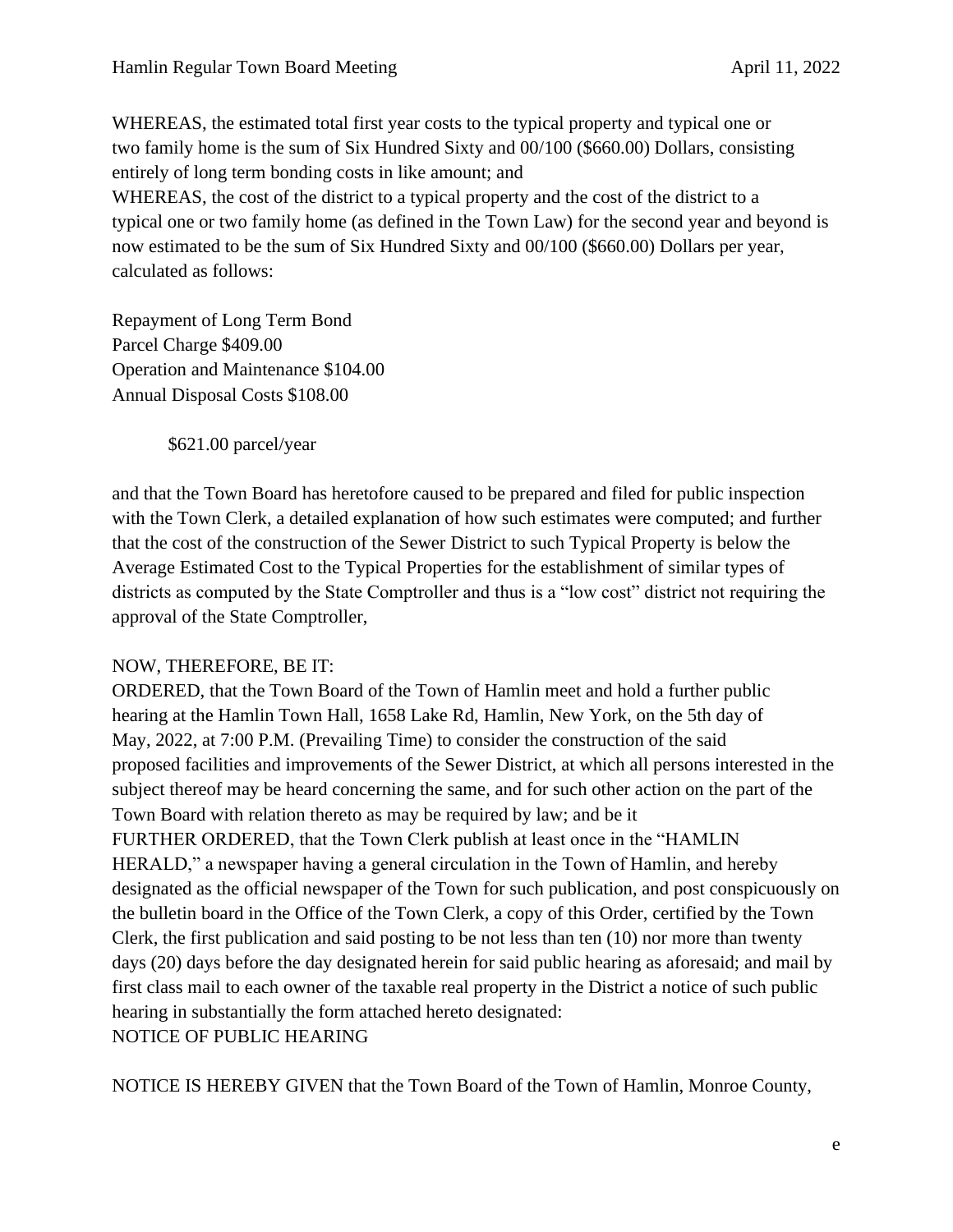New York, will meet at the Hamlin Town Hall, 1658 Lake Road, Hamlin, New York, at 7:00 o'clock P.M. on 5th of May, 2022 for the purpose of conducting a

Public Hearing to consider the construction of the facilities and improvements of proposed Sewer District No. 1 consisting of the installation of approximately 70,000 linear feet of force main, 10,000 linear feet of gravity sewer, 301 grinder pumps and service laterals, three pump stations, 24 air valves, 45 cleanouts, three odor control systems, and 24 manholes, all of the foregoing to include land or rights in land, original equipment, machinery, furnishings, valves, fittings, connections, fill, appurtenances and related site work and other ancillary work (referred to herein as the "Sewer District"), at the estimated maximum of cost of \$16,324,812.00 which is planned to be financed by the issuance of \$16,324,812.00 serial bonds offset by any funds received from the federal, state, county, and/or local grants, including, but not limited to grant and/or loan funds from the Resiliency and Economic Development Initiative (REDI) and New York State Environmental Facilities Corporation (NYSEFC), said balance of costs to be

provided by the levy and collection of special assessments from the parcels within the Benefited Area; total estimated first year costs to a typical property and to a typical one or two family home (as defined in Town Law) in the amount of \$621.00 and total estimated second year and beyond costs to a typical property and to a typical one or two family home in the amount of \$621.00. At such public hearing, the Town Board will hear all persons interested in said subject matter thereof.

# BY ORDER OF THE TOWN BOARD OF THE TOWN OF HAMLIN, MONROE COUNTY, NEW YORK

# **APPROVAL FOR USE OF DOG SHELTER DONATION ACCOUNT**

Resolution #139 Motion made by Councilperson Yager and seconded by Councilperson Hurlbutt to approve the use of the dog shelter donation account neuter 2 males and spay 1 female costing \$258.00 and one dog with cherry eye for \$270.00 totaling \$528.00 Polled votes: Councilperson Yager aye, Councilperson Voelkl aye, Councilperson Hurlbutt aye, Councilperson Male aye, Supervisor Baase aye. Motion carried

# **APPROVAL FOR LUMP SUM PAYMENT FOR LED LIGHTS**

Resolution #140 Motion made by Councilperson Yager and seconded by Councilperson Male to approve the lump sum payment out of the Central Services account 1610.4 for \$5372.32 to replace 19 outdoor lights on the Morton Building, Court House and the Town Hall with LED lights.

Polled votes: Councilperson Yager aye, Councilperson Voelkl aye, Councilperson Hurlbutt aye, Councilperson Male aye, Supervisor Baase aye. Motion carried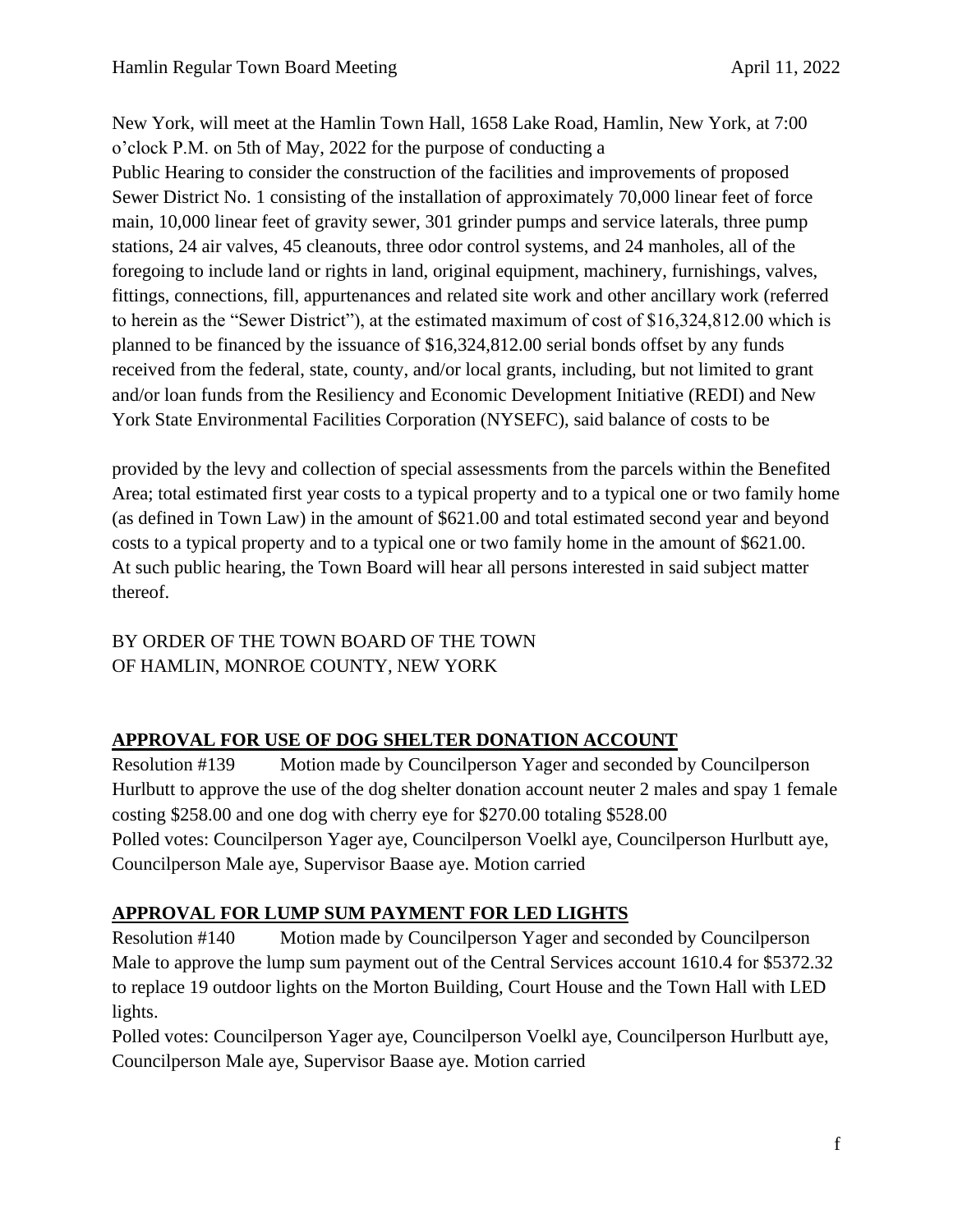#### **REPORTS**

Yager – It is Dog Shelter Appreciation Week. The walk through at the shelter needs to be worked on. Library has the I spy program up and encouraging discussions. Working on a technology assistance program. Need book donations for their Friends of the Library upcoming sale. They had 1,600 through the door in March. Getting computers updated.

Voelkl – The Zoning Board of Appeals had a Public Hearing for a shed on Shore Acres that needed three variances. Approved. Sketch plan for Brick Schoolhouse Road survey board for a possible permit before the land is purchased. Chamber of Commerce is working on the Treasure trek the weekend before Mother's Day. For those with a home business they have made space available to them at another business to put out a table. History Center – The History Committee had 12 people attend the first meeting. Members from Clarkson, Hilton and Parma history centers gave their experience in starting a historical society. A Historical Society can give better access to grants. Discussed the need to document the Covid-19 experience and send to Ron Klien. An article advertising the need for covid letters could be put in the newsletter. They will start in the attic to clean out and go through things. Would like to name the room at the History Center as the Mary Smith room. Fire Protection at the History Center was discussed. The roof was repaired.

Male – Had the first Cultural Committee meeting discussed an end of summer kids celebration, working with the fishing tournament, a Christmas event, winter carnival/fair. The next meeting will be April 28<sup>th</sup>. Hilton Parma Fire Department- no news. Veterans Town Hall event on May 14<sup>th</sup> will include information on death benefits, health care benefits, senior nursing care, Hunting and fishing discounts, tax exemptions, VA loans, Blue Star and Gold Star. Contacted National Grid to get easements for the banners on poles for flags. Thank you to Highway Department for rolling and mowing the softball field. Breakfast with the Easter Bunny will benefit family adopting a Ukrainian child.

Hurlbutt – Hilton Morton Walker Fire Department has 137 calls year to date. They had new participation for the new members training program. They had good response for the windstorm and working remodeling and on replacing the 1996 pumper. Planning Board had a Public Hearing for a Special Use Permit at 21 Welch for a fishing tackle business. Approved. Final Commercial Site Approval Plan for Quicklee's. Approved. Hoping to get the Building Permit and start demo and construction. Conservation Corridor Development Permit for a shed at Shore Acres. Approved. Mylar resigning for Victor Lane. Approved

German – Fixing some sod damage. Removed snow fencing. Cleaning up the parks and cemeteries. Working with Recreation to relocate fields for the walking/biking trail. DEC by the boat launch to remove dangerous trees.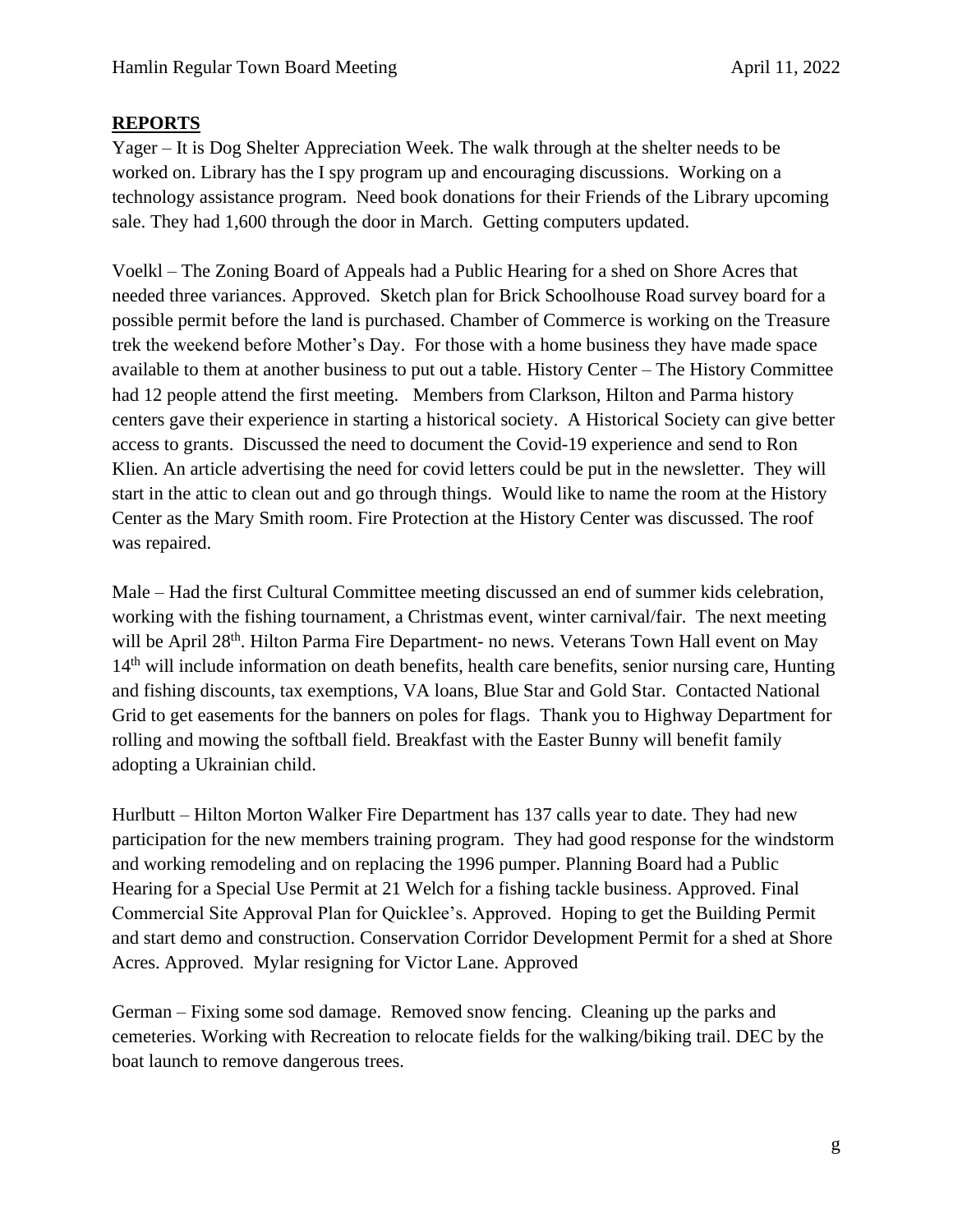# Pacelli - 32 PERMITS ISSUED FROM 3/14/2022 – 4/11/2022

Permit cost received: \$1215.00 Permit valuation: \$715,080.22

3 permits have been closed. 196 Phone calls into the office. Sent out 7 violation notices for various code violations and complaints. Received the completion certificates from FLBOA Annual Educational Conference for 2022. 24 hours of required in service training was received for the completion of conference held on March 14, 15, 16, 2022. Signed up for 20 credits classes via webinar from Feb – June 2022. These are at no cost. 3 of the classes have been canceled due to scheduling conflicts. Tree give-a-way April 23.

Applebaum – 85 participants at the Easter Egg Hunt. Decline of Youth Participation in Organized Recreation Leagues & Potential Solutions presented:

Hamlin Hornets

According to Heather Flecha, my contact person at the Hamlin Hornets, participation has severely dropped in the last 5 years.

Up until 5 years ago, there were always at least 3 teams for every age division. Now the organization struggles to form 1 team for every division.

Cheer participation has dropped by over 60%.

They use the facilities in Brockport because of their size (our gym is too small) but mainly because if they did not, they would have less participants, since Hamlin and Brockport football clubs compete for the same students. The Hornets presence in Brockport is vital. MURSL Soccer (Monroe United Recreational Soccer League)

The last 5 years have shown a dramatic decline not only in youth participation in the game, but also in youths participating in referee training. This has reduced the quality of the program since there are not enough referees to cover all games. This has left mostly the younger teams without refs, thereby causing parents to register their kids in private sports facilities (such as TSE in Gates) for a better-quality experience.

On a national level:

As per the Aspen Institute, in 2017, participation of children aged 6 to 12, in a team sport was just 37 percent. Nearly every single team sport, including football, basketball, soccer, and baseball, has decreased participation percentages. Participation in the latter instance has dropped by about 20 percent. (June 25, 2021)

This report has very good charts and graphs:

https://www.aspenprojectplay.org/youth-sports/facts/participation-rates

- https://universe.byu.edu/narratives/decline-of-youth-sports/

What's the solution?

1) Increase awareness of local opportunities that also explain the physical and mental benefits of participating in team sports.

2) Go with the flow! If a municipal agency can't compete with private agencies by building modern facilities, then it should adapt where it can. What are residents asking for? By fulfilling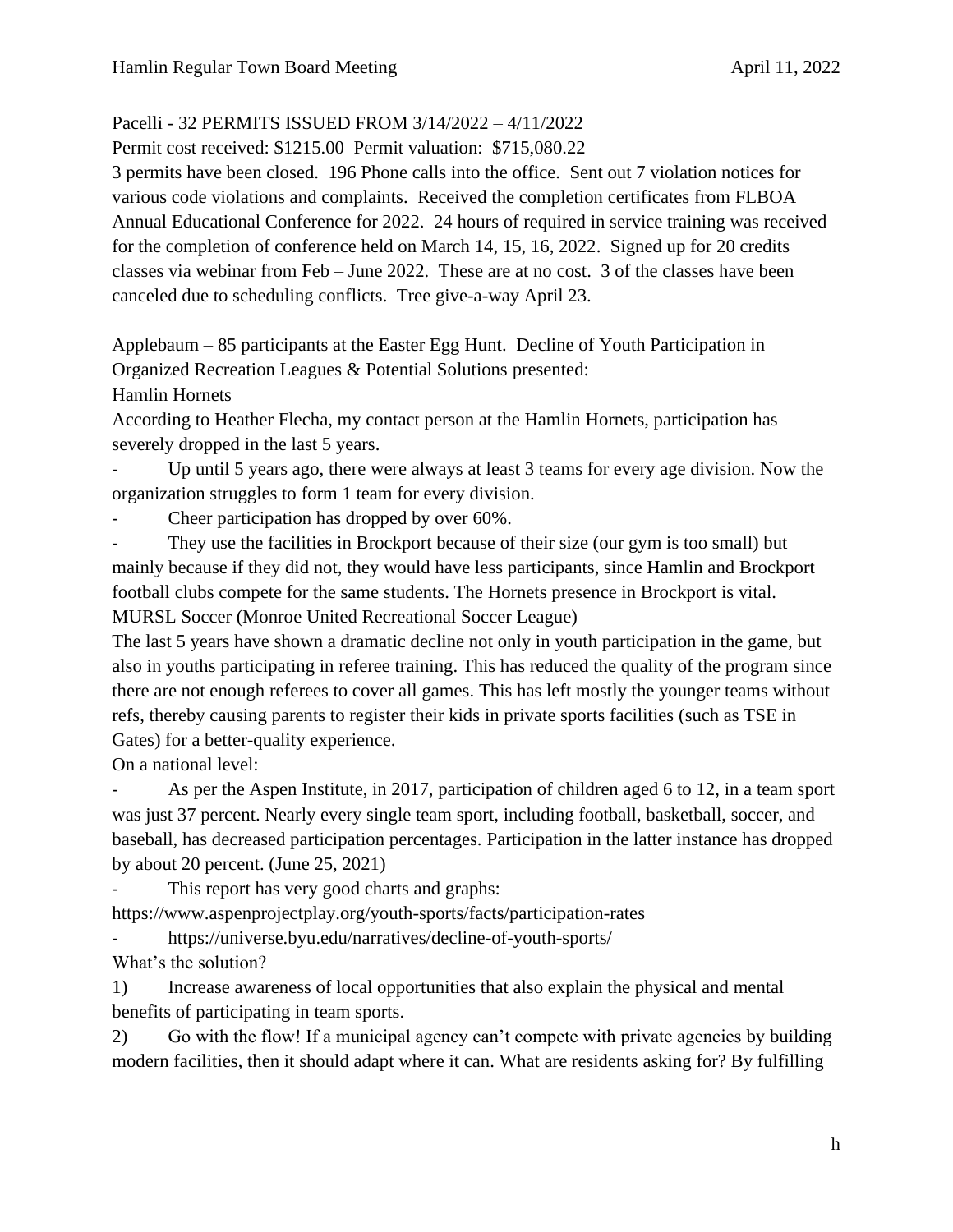requests from the community, it provides increased opportunities for staff to interact with residents and promote other programs and the benefits of team sports.

For example, if residents need to visits the Splash Park of another town, the likelihood of those families registering for other programs in that same town is increased dramatically.

What are Hamlin residents asking for?

- A splash park
- A shade system in the playground.

- A walking/biking trail in the park so that kids don't have to bike on the street and residents can safely walk alone or with friends without the worry of traffic.

- A disc golf lay-out (we can easily fit a 9-hole course into our park).
- A dog park this is more of a social opportunity for dog owners than it is exercise for the animals.
- A climbing (rock) wall.
- An air conditioned gym in order to provide summer activities indoors.

- Regularly scheduled small events in the park when the weather allows in order to gather and socialize. Examples of this would be different kinds of music one night a week in the pavilion (similar to what Brockport does along the canal), or open invitation field games (such as the laser tag event we did last summer or the free adult soccer game night).

Groenendaal – Inquiries and payments have started coming in for the Spring Cleanup days April 29 - May 7th. Remembering Hamlin Hard Cover Books are in! Will be attending the NYS Town Clerks association Conference the end of this month April  $24 - 27$ . Test kits are available in the Town Clerk's office

Baase – Meals on Wheels sent a thank you. Working on knocking on doors for the sewer easements. Still working on the web page, but we are not rushing into it. Has taken some measurements to replace the shower curtains with plexiglass. Communicating with Verizon for a new written contract to reduce the cost for them. Need a date for interviews for the two applicants that applied for the Fire Marshal position. May  $19<sup>th</sup>$  at 6:00 pm. Start thinking about what you would like to see in a new sign out front. ARPA funds could possibly be used for this.

# **ADJOURNMENT:**

Resolution #141 Motion was made by Councilperson Hurlbutt and seconded by Councilperson Yager, requesting Town Board approval to adjourn the meeting at pm as all business had been concluded.

Polled votes: All in Favor.

Respectfully submitted,